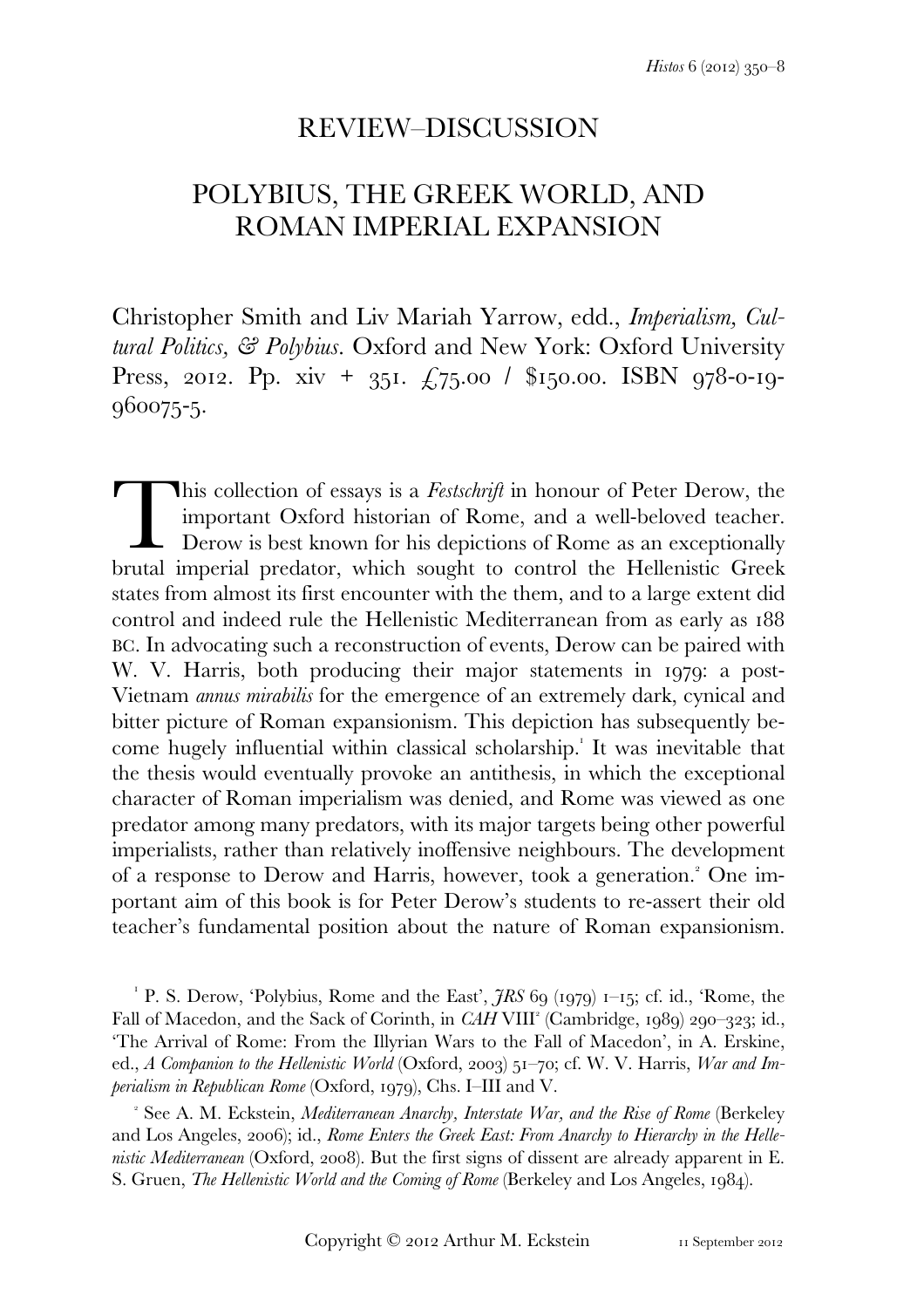As with any *Festschrift*, articles reflect the personal interests of their individual authors, so not all of them deal directly with the controversy. With those that do, the result is—in my view—mixed at best. The quality of some essays in the collection is high. Significantly, these belong to the scholars who are pursuing subjects other than the one for which Peter Derow is most remembered.

## **I**

As one might expect from a collection of essays where the Achaean historian Polybius  $(200-118 \text{ BC})$  appears in the title, several of the papers deal with historiographical issues. Three papers focus on the possible intellectual links between Polybius and his two great predecessors Herodotus and Thucydides. Some good points are made.

Polybius refers only once to Thucydides, and in passing (8.11: Theopompus as a continuator of Thucydides), hardly enough to indicate that Polybius was very familiar with him. But both Georgina Longley ('Thucydides, Polybius, and Human Nature') and Tim Rood ('Polybius, Thucydides, and the First Punic War') argue that the verbal echoes, textual allusions, and similarity of their principles of writing history do serve to demonstrate such a familiarity. The similarity of principles which the two ancient history-writers share is indeed intriguing: they both explicitly assert that history-writing should be useful rather than sensational or entertaining, and both root that usefulness in an emphasis on causal explanation—doing so in close to the same words (Thuc. 1.22.4 and 23.5–6; Pol. 2.56.11); they both declare, in similar language, that their work if well done will have value for all time (Thuc.  $1.22.4$ ; Pol.  $2.56.11$ ). Within issues of causation they both assert that the ultimate causes of events are human mental states (Thuc.  $1.23.5$ ; Pol.  $3.6.6-\gamma$ ; they both employ a medical analogy in asserting that knowledge of history gives humans a means, like a physician treating the body, to diagnose 'diseased' situations (Thuc.  $3.85$ . on revolutions, cf.  $2.48$ . on the plague; Pol. 2.25d and 39.4.8). Longley also argues that they both regard human nature as the main dynamo of history; this is clear for Thucydides, and Longley argues that Polybius is similar: she downplays the historical role of *Tychê* (Fate; Fortune) in Polybius, a role which other scholars have emphasised, and makes a surprisingly good case (pp.  $73-4$ ). But Longley does not deal with Pol. 15.20, where in 201 BC *Tychê* as the deliverer of justice for the weak against the aggressors Philip V of Macedon and Antiochus III of Syria is the ultimate cause of the first decisive intervention of Rome in eastern Mediterranean politics. Since Longley believes that Polybius only deploys *Tychê* as a causal explanation as a last resort, when no predictable hu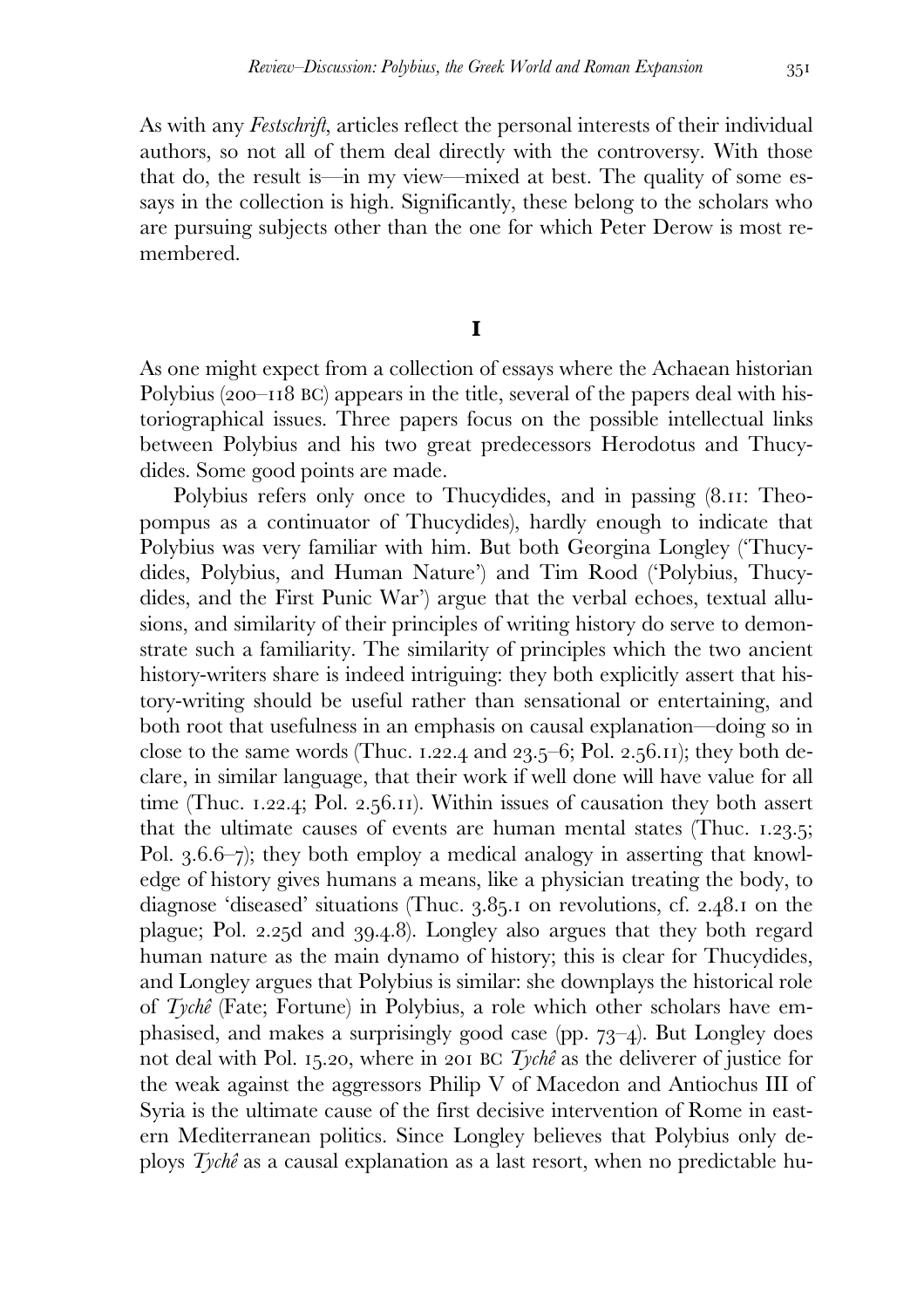man reasons can be adduced  $(36.17)$ , this would indicate that Polybius at least sometimes thought this crucial Roman intervention was unexpected and inexplicable. Such a finding has interesting implications for Polybius' understanding—and our own—of Roman imperial expansion.

 Thus there is much to be said for seeing Polybius as consciously seeking a 'return to Thucydides' in opposition to what he saw as the shallow and sensationalist historical writing prevalent in his own day. And direct verbal echoes here can be a powerful argument: in their shared focus on human emotional states as causative, one verb (the passive of  $\epsilon \pi \mu \rho \omega \nu \nu \mu \nu$ ) appears only and repeatedly in Thucydides and Polybius—and nowhere else in all of Greek literature (Rood, p.  $59$ ). Similarly (p.  $55$ ), at the crucial decisions leading to escalation of crises in  $433$  BC and  $264$  BC, the Athenians choose to act in order not to let Corcyra slip from their grasp, into the power of the Corinthians  $(\mu \dot{\eta} \pi \rho o \dot{\epsilon} \sigma \theta a \dot{\theta}$ , Thuc. 1.44.2), and the Romans choose to act in order not to let Messana slip from their grasp, into the power of the Carthaginians (Pol. 1.10.9:  $\mu \dot{\eta}$  προέσθαι again).

 Both Longley and Rood miss one crucial parallel, and it is worth pointing it out here. In discussing the Achaean war with Rome in  $146$  BC, Polybius condemns it as folly, since the Achaeans could not hope to win. Compassion is due those who suffer disasters because of  $Tych\hat{e}$ , he says (38.3.1), and those cities or kings receive sympathy rather than reproach if they contend reasonably for independence or for great power but lose; they are said to have suffered misfortune ( $\frac{\partial \tau v}{\partial \alpha}$ , 38.3.6). But those whose own folly ( $\eta$ )  $\lambda \delta \alpha$  βουλία, 38.3.7) brings on disaster suffer reproaches (ibid.) and create for themselves a disaster as disgraceful as can be ( $a_i \sigma x_i \rho \dot{a} \nu \dot{\rho} \dot{\rho} \dot{\epsilon} \nu \nu \mu \dot{\alpha} \lambda_i \sigma \tau \alpha$ , 3.9). Similarly, at the end of the Melian Dialogue, one of the most famous of all passages in Thucydides, we find the Athenians pleading with the Melians to listen to reason; given the imbalance of power between the Athenians and themselves, they cannot hope to resist  $(5.111.3)$ : 'Lured on by the power of a seductive word—disgrace  $(\tau \delta \alpha \alpha \gamma \gamma \delta \nu)$ —many men are plunged by their own action into calamities, and thus incur a disgrace that is more disgraceful, because it is associated with folly rather than bad luck  $\langle \hat{a} \cdot \hat{a} \cdot \hat{b} \cdot \hat{c} \cdot \hat{c} \cdot \hat{c} \cdot \hat{c} \cdot \hat{c} \cdot \hat{c} \cdot \hat{c} \cdot \hat{c} \cdot \hat{c} \cdot \hat{c} \cdot \hat{c} \cdot \hat{c} \cdot \hat{c} \cdot \hat{c} \cdot \hat{c} \cdot \hat{c} \cdot \hat{c} \cdot \hat{c} \cdot \hat{c} \cdot \hat$  $\mu \epsilon \tau \dot{\alpha}$  *ανοίας η τύχη προσλαβεῖν*).' It is hard to believe that the specific sequence of thought here, and even the parallel wording, is coincidental; it strongly suggests (though it cannot prove) that Polybius had read the Melian Dialogue.

 But while direct verbal echoes or exact parallels in thought are impressive, the use of alleged textual allusions involving general situations is much more speculative. This is especially so because Thucydides himself emphasised that situations were going to occur in the future similar to the ones he himself was describing  $(1.22.4)$ . Exactly: and that means that similarity of general situation need not mean textual allusion. Rood is far more specula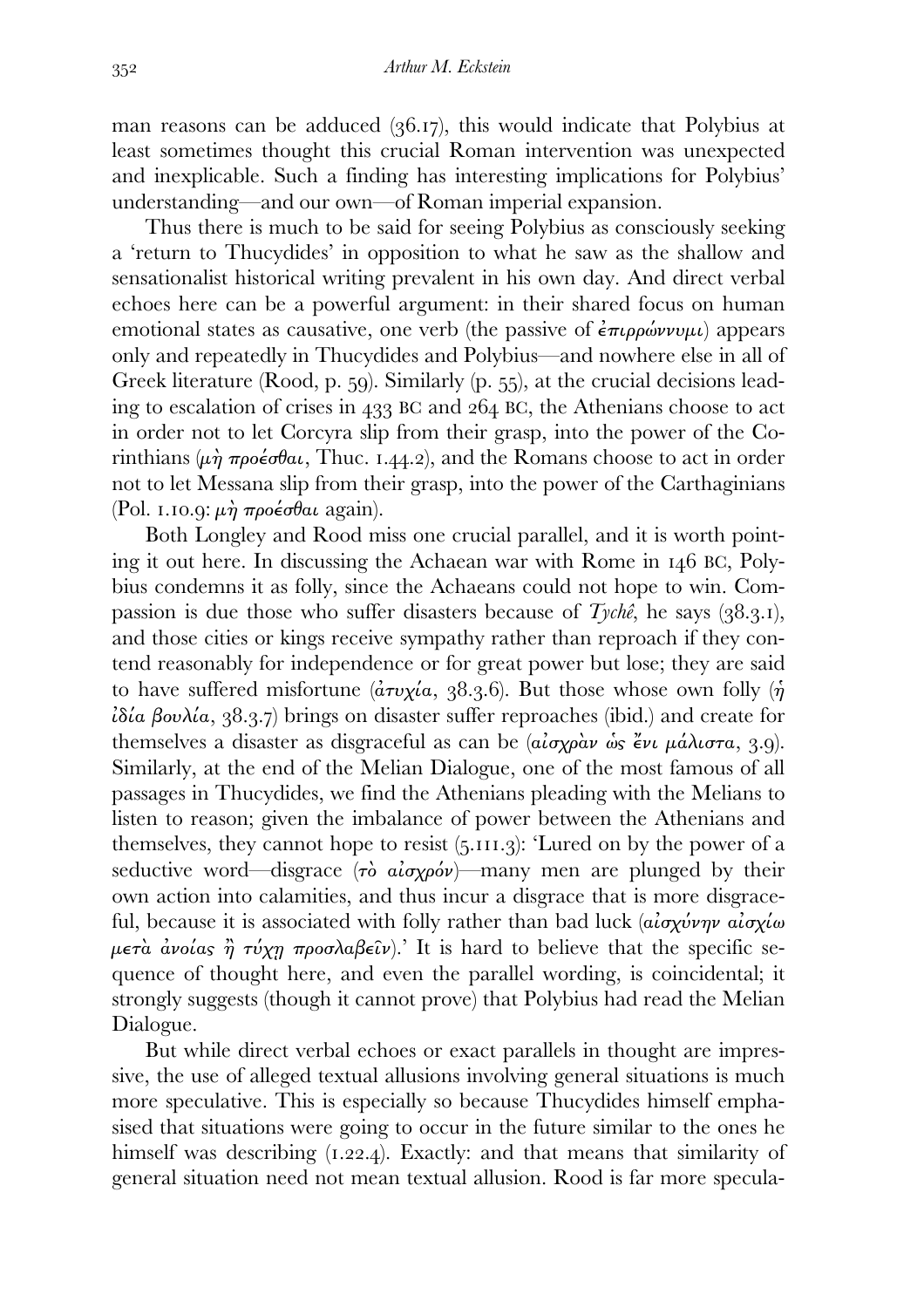tive than Longley here, and therefore less convincing. After all, the Spartan general Xanthippus really did come to aid Carthage against a possible Roman siege in winter  $256/5$ , just like the Spartan general Gylippus came to aid the Syracusans against the Athenian siege in 414, and both were successful; but that hardly suggests the imposition of a Thucydidean pattern in Book of Polybius (pp. 59–60), and Polybius' depiction of the defeated Roman general Regulus is far more unsympathetic than Thucydides' depiction of Nicias. Brian McGing, 'Polybius and Herodotus' has an even more difficult task in adducing Polybian situational echoes of Herodotus. For one thing, Polybius never mentions Herodotus; and descriptions of similar military situations (Xerxes bridges the Hellespont, Hannibal bridges the Rhone) do not indicate conscious or unconscious allusions to him (despite pp.  $39-42$ ): Xerxes' bridge is different in structure, more difficult to build, over a strait not a river, far more successful in keeping the army's livestock dryshod, and—after all—Hannibal had to get his elephants across the Rhone in *some* way. Polybius is obviously drawing on a technically-detailed source (not Herodotus) for his description of the building of the bridge over the Rhone, and he probably could not resist putting it into his text because he was a person—as we see in many other passages—highly interested in military technology (see, e.g.,  $10.43-6$ , the long description of coded fire-signalling).

### **II**

By contrast to the literary analysts, John Ma ('Honorific Statues and Hellenistic History') offers an analysis of the social and political role played by honorific statuary in the Hellenistic period, especially in the second century BC, when Greek polities were having to confront more and more the presence of Rome. His theme, as one might expect given his previous work, is that the statues, expressing gratitude for benefactions, do not only reflect the politics dominated by kings or leagues, or the Republic; they also reflect local agency. Thus the erection of a large statue honouring Arsinoë, the sister of Ptolemy II, in the town of Arsinoë on the Saronic Gulf ca. 290, was also a signal that the town enjoyed the protection of the powerful Ptolemaic thalassocracy (p. 234). The statue that the Laconian town of Gytheum set up to honour the proconsul T. Quinctius Flamininus as its 'saviour' performed a similar function: it was an assertion of the independence of the town from King Nabis of Sparta, after Flamininus and his Greek allies defeated Nabis in 195 BC (pp. 234–5). Ma might have mentioned that Gytheum had a hard time maintaining the independence from Nabis celebrated by the Flamin-

<sup>&</sup>lt;sup>3</sup> The theme of J. Ma, *Antiochus III and the Cities of Western Asia Minor* (Oxford, 2002).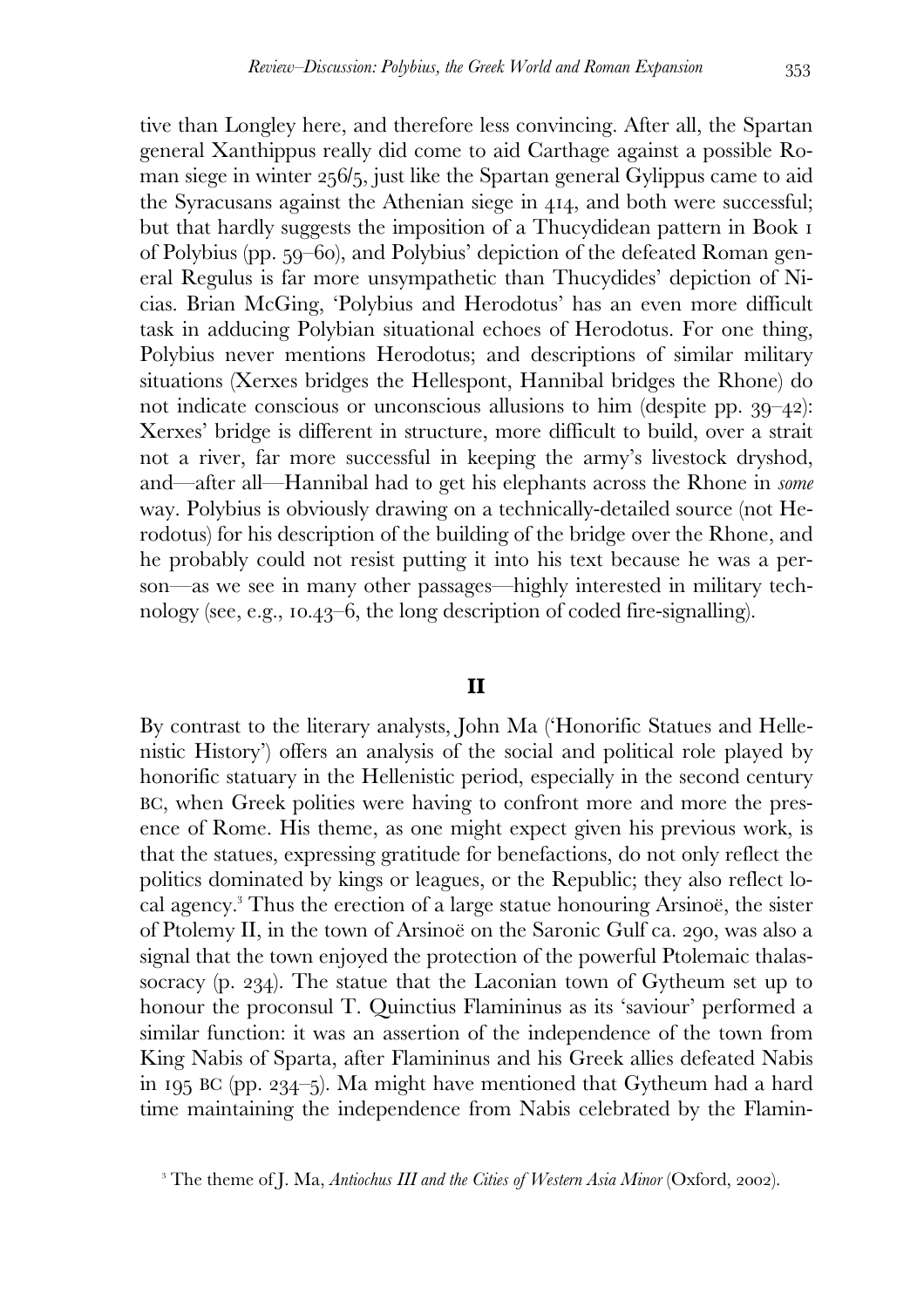inus statue (see Livy  $35.27 - 30$ , from Polybian material). The example of Amphipolis in Macedon receives an intriguing discussion: soon after the Roman destruction of the Antigonid state in the Third Macedonian War  $(T7I-I68 \text{ BC})$ , Amphipolis set up a statue honouring a Roman, P. Cornelius Scipio, the son of Publius. This is either Scipio Aemilianus or his relative P. Cornelius Scipio Nasica, both of whom served with Scipio's father L. Aemilius Paullus in the campaign that led to the Macedonian disaster at Pydna, . Because the Macedonian cities had previously been under centralised royal control, however, honorific statues were not a tradition in Macedon (they were not needed to symbolise relations with the Antigonid king). The Amphipolitans therefore, were adapting quickly to a confused and complicated post-war political situation (pp.  $235-6$ ).

 Andrew Erskine ('Polybius Among the Romans: Life in the Cyclops' Cave') contributes a useful piece on the treatment of foreign detainees at Rome. There were hundreds of Greeks in that situation after the Third Macedonian War, and one of them was Polybius (between  $167$  and  $150$  BC), detained on suspicion of anti-Roman activity during the war. Erskine argues that detention in Italy was generally strict and that the foreign detainees, like foreign hostages (such as Punic aristocrats), were normally not allowed to travel outside the towns where they were being quartered. Erskine underlines, however, the ambiguous status of the detainees: Polybius calls them 'the summoned'  $(30.21.10; 31.23.5; 32.6.4; 33.1.7; 33.14)$ , so they had come to Rome on their own, not transported there under guard by Roman troops; but summoned for what? They are 'the accused' (Pol.  $30.32.3$  and  $11$ ;  $32.14 \gamma$ —but there were never any trials. They are, finally, 'the retained' (33.1.3–  $\langle 8, 33, 3 \rangle$ . Erskine is right that Polybius indicates openly his feeling that Roman policy towards his colleagues and himself was unjust; it is not an accident that he apparently recounted a saying of Cato the Elder which equated the Roman Senate with the cave of the Cyclops (Plut. *Cat. Mai.*  $q = Pol$ . .). But his bitter depiction of the detainees' plight in turn suggests how much freedom he had in writing. To be sure, the material on the detainees, which is attached to much other criticism of Roman policy, comes from Books 30–33, written when Polybius was back home on his estates at Megalopolis in the central Peloponnese. But his freedom of expression is repeatedly shown early in his *Histories* as well, that is, in those parts written when he was still a detainee in Rome. Thus he offers criticism of ancestors of his own friend and protector Scipio Aemilianus (cos. 147), one of them for acting in a cowardly manner in  $260$  (Pol. 1.27.7), another for leading a Roman war fleet recklessly to destruction in  $255$  ( $1.36.10-37.10$ ). Even more striking is Polybius' criticism of the Roman seizure of Sardinia in 237 BC, which he overtly calls a theft from the Carthaginians  $(3.30.4)$ .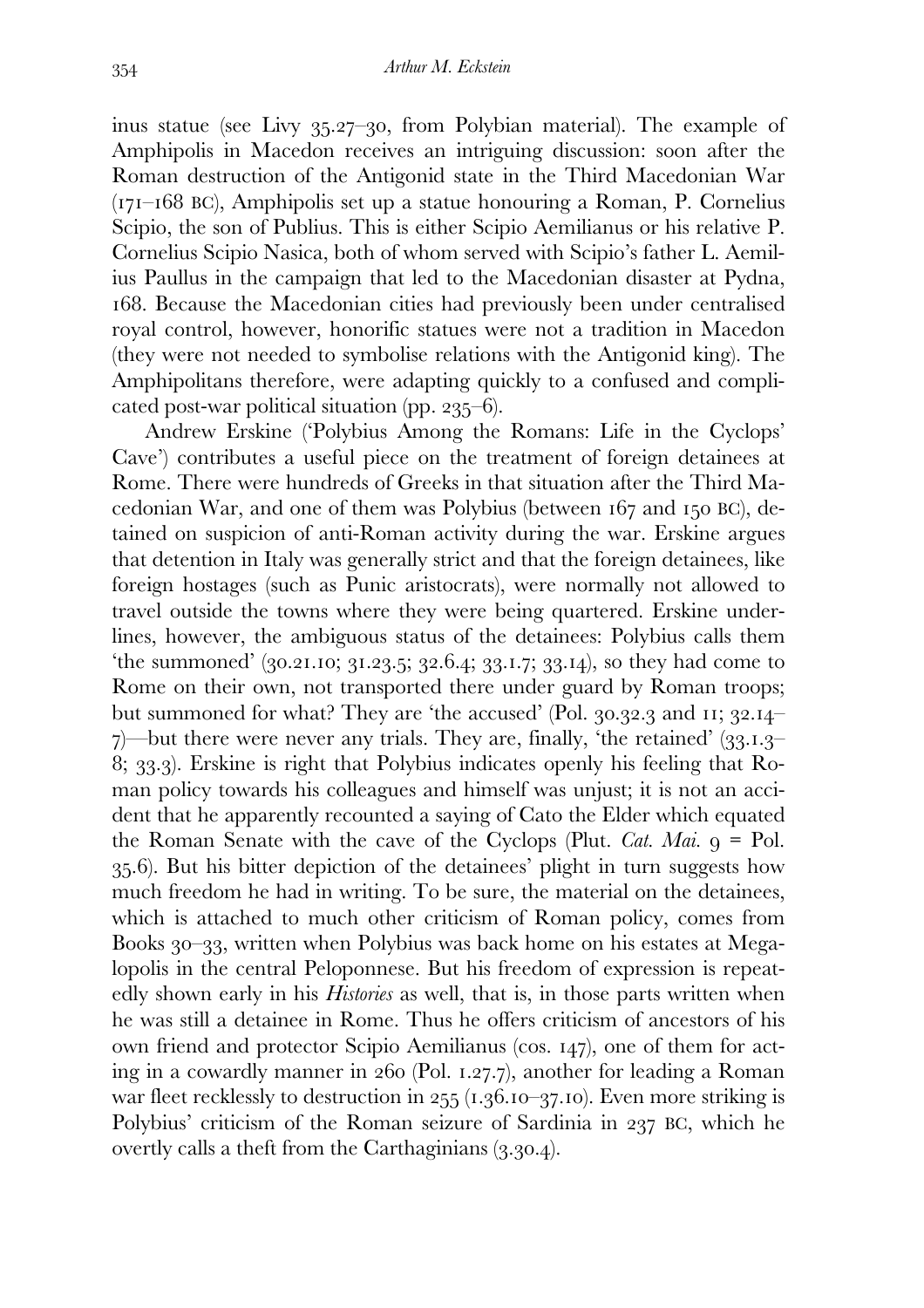But the dominating geopolitical situation of Rome in the Mediterranean in 150 BC was hardly the same as 80 years previously, nor was Roman culture. The two weakest entries in this collection are the two that take up the cudgels most directly to support Derow's depiction of intrusive and stern Roman domination over the coast of Illyria from the time of the First Illyrian War in 229 BC. This stern domination would in turn be the first step in the calculated, intentional and relentless expansion of Roman domination over all of European Greece and then the entire eastern Mediterranean.

 Nikola Casule ('"In Part a Roman Sea": Rome and the Adriatic in the Third Century BC')—admitting the sparseness and uncertain historicity of official contacts between Rome and northwest Greek polities before  $229$  seeks to show that the archaeological evidence demonstrates that Romans, or at least Italians, had a greater commercial interest in the Adriatic by the mid-third century BC than previously thought. These connections below the official level would then have implications for the origins and motivation for Rome's two Illyrian Wars (229 and 219), as well as for the nature of Roman diplomatic arrangements in Illyria (pp.  $206 - 7$ ).

 It is good to have the results of very recent archaeological work—much of it published in Croatian—all collected here. But does Casule make his case? In fact, he proves the opposite—a lack of third-century Italian and, even more clearly, Roman archaeological remains on the Adriatic coast. Take the cult-site of the hero Diomedes (sacred to sailors) recently excavated at Cape Ploca,  $50 \text{ km}$  north of the important island of Issa. Most of the  $23$ coins found at the site are from Greek cities on the Adriatic (Issa, Apollonia, Corcyra), some are from Greek polities as far away as Argos and Cyprus, and there are coins even from Carthage and Numida. The majority of these date from the third and second century BC. There are also five Roman coins—but not only are they a small minority of the find, they all date from the late first century  $BC$  (p. 212). This hardly constitutes evidence of intense Roman or Italian participation in commerce in the region around Issa in the third century BC. The absence of any evidence of Romans at Cape Ploca in the third and second century BC is all the more striking since Casule shows that it was a crucial point for commercial navigation in the Adriatic  $(p. 214).$ 

 Similarly, the fact that some third-century Roman *aes grave* coins appear as a small minority in coin hoards found in inland Croatia hardly provides evidence of intense Roman (or even Italian) commerce in the region—not nearly as intense, for instance, as the much larger number of Punic and Ptolemaic coins found in these same hoards (p. 219) indicate. Other coin hoards from northern Croatia (for instance, from Kula on the coast opposite Issa) have Italic bronze bars but no Roman coins (ibid.). And Italic coins but no Roman coins occur in early- or middle-third-century hoards found at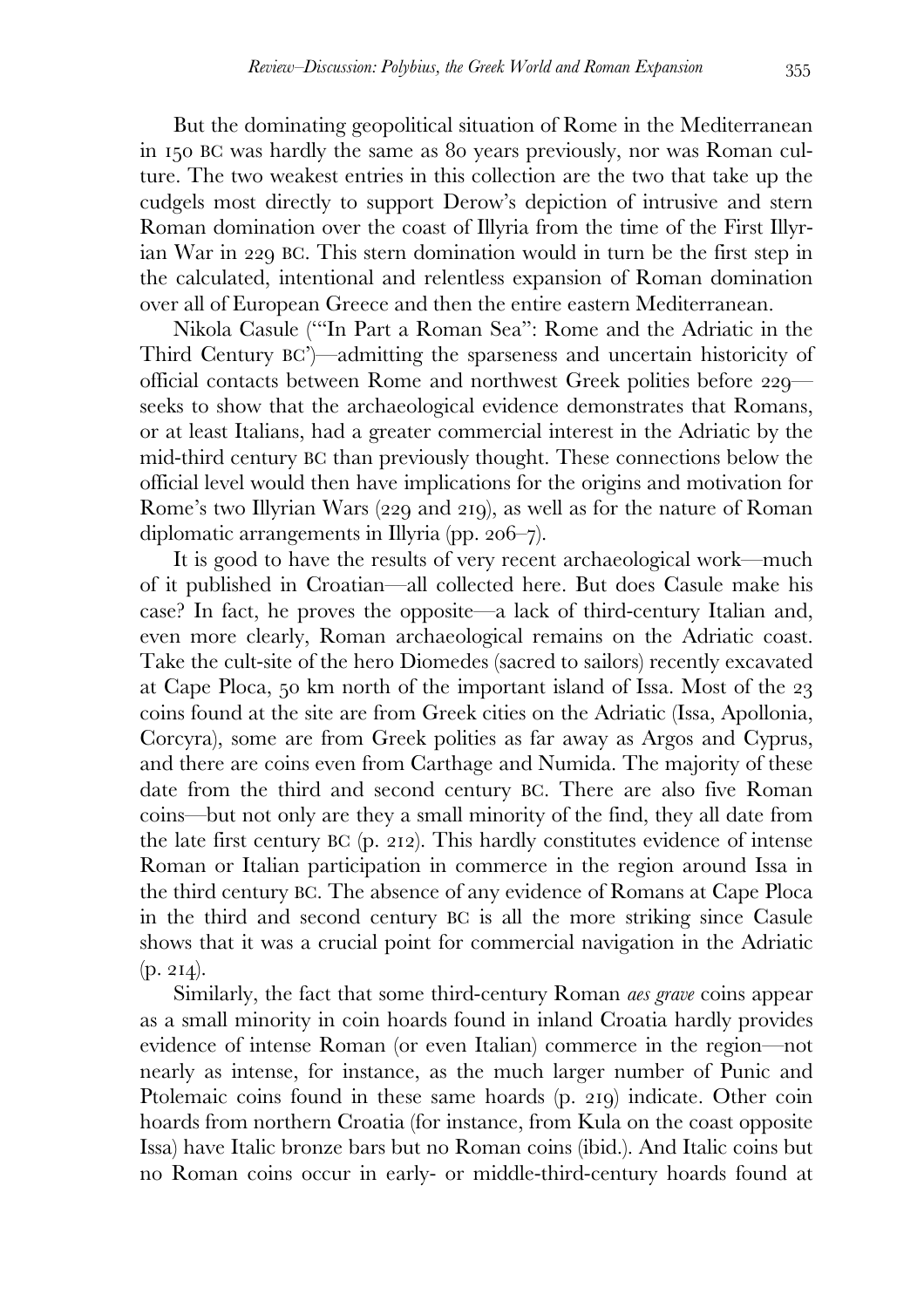Issa and Pharos, farther south at Phoenice, Oricum and even at Corcyra (ibid.). Casule finds great significance in the appearance of a  $\Pi'_{\alpha\alpha\alpha\beta}$ Ἀρέλλιον in a mid-third century proxeny decree from Eresus on Lesbos among numerous Greek names, of course (p. 220). No conclusion can be drawn from the four individuals with fathers with Roman-type names whom we see granting manumission in decrees at Buthrotium south of Phoenice. One of these people is a Greek (as Casule admits); moreover, although the inscription could be as early as ca.  $230$  BC (not before that, though), it might also date from  $148$  BC, or even 100 BC; we cannot tell (pp.  $220-2$ ). The same holds true for four individuals with Greek or Roman names and/or with Latin-named fathers found on funeral *cippi* in Greek at Epidamnus: we cannot be certain of the date of these artefacts either, and most scholars see them as likely to be mid-second century or even first century (though Casule protests this). In any case, they are hugely outnumbered at Epidamnus by Illyrian names (pp.  $223-4$ ). Despite Casule (p. 226), the occasional Italic merchant is simply not the same as a Roman Senate knowledgeable and concerned about the Adriatic. In any case, Polybius already indicates that it was pleas from merchants about Illyrian pirates that led the Senate to investigate matters in the Adriatic—but Polybius also says that previous similar complaints had always been ignored (2.8.3: οἱ δὲ Ῥωμαῖοι, παρακούοντες τὸν πρὸ τοῦ χρόνον ἐγκαλούντων τοῖς Ἰλλυριοῖς). Despite himself, Casule's collected evidence tends to show precisely why the Senate might ignore them.

 The eminent David Potter ('Old and New in Roman Foreign Affairs') focuses on Peter Derow's thesis of a stern Roman domination over Illyria at the official level, via formal treaties of alliance, from 229 BC.<sup>4</sup> This reconstruction has been doubted, on grounds that Derow's main evidence for formal treaties of alliance on the Illyrian coast after 229 is a fragmentary, ambiguously phrased and not well-datable inscription concerning Pharos (an inscription that could be as late as  $160$ ). The alternative other scholars propose is that the Romans were not much interested in Illyria militarily at this early date, so it is more likely that Rome made do with informal friendships with the small polities along that wild coast. These relationships of φιλία are abundantly attested in the ancient sources, but φιλία/*amicitia* was a flexible relationship, with few obligations on either side.<sup>5</sup> Potter now pushes the Derow thesis even farther than Derow himself, arguing that since most of the towns and tribal people along the coast performed *deditio* (absolute

 $P$ . S. Derow, 'Pharos and Rome',  $ZPE$  88 (1991) 261–70.

<sup>5</sup> Against Derow see A. M. Eckstein, 'Pharos and the Question of Roman Treaties of Alliance Overseas in the Third Century BC',  $\mathbb{CP}h$  94 (1999) 395–418. On the flexibility of relations of *φιλία/amicitia*, see Gruen, *Coming of Rome* (above, n. 2), Ch. 2.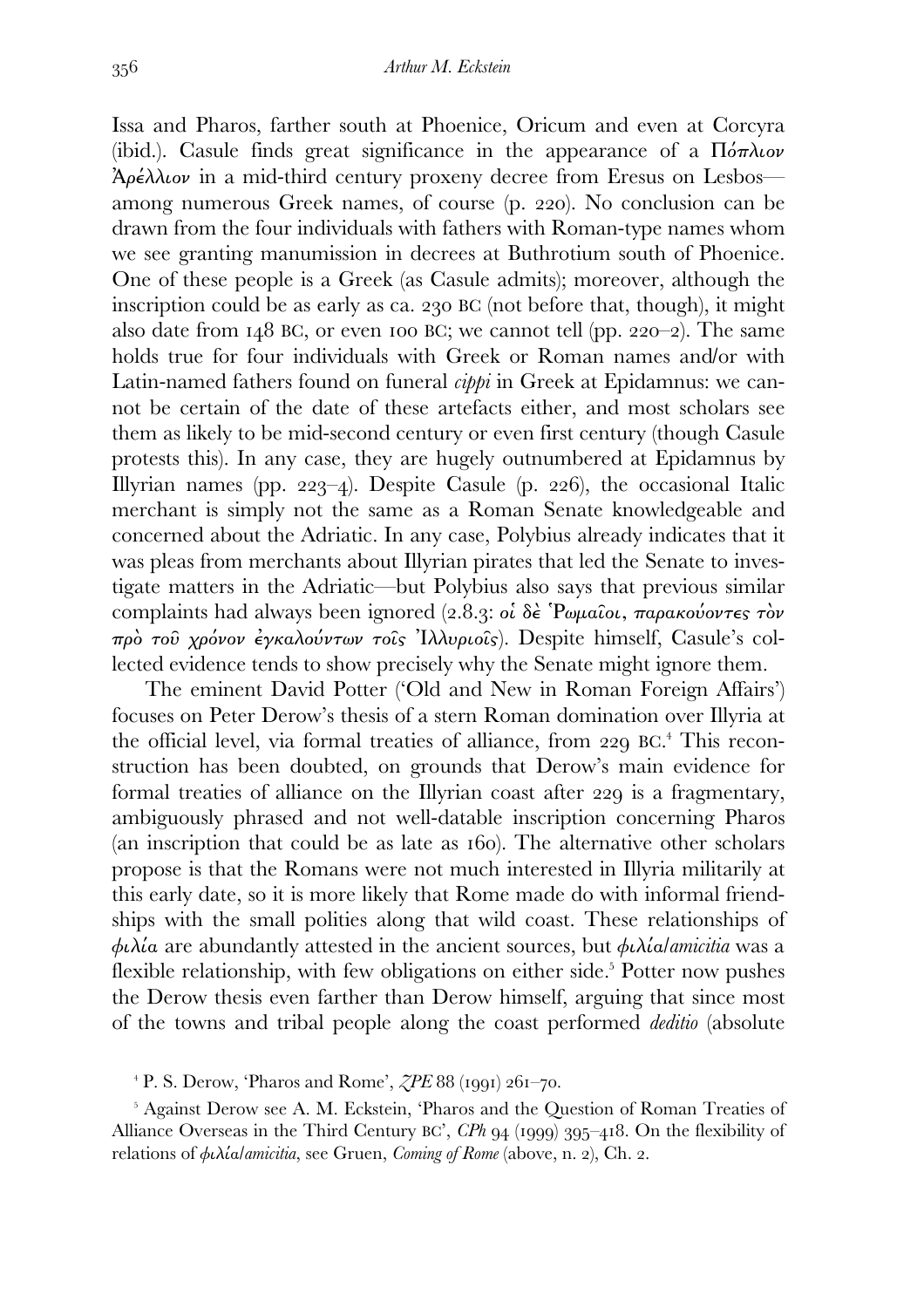surrender) to the Romans in 229, their territories from that point on were legally *ager publicus populi Romani* (as, he writes, we can see from the recentlydiscovered inscription from Spain in 104 BC concerning the *deditio* of the Seaenoci). Perhaps these Illyrian states were forced to lease back their own territories from the Senate, but in any case the Romans simply expanded into Illyria the alliance system in Italy, and, like Italy, this included swatches of *ager publicus* (pp.  $137-9$ ).

 There are severe problems here. Polybius' discussion of the Illyrian campaign of  $(2.2 - 1)$ , indicates that many polities in  $(2.2 - 1)$  perform voluntary *deditio* to the Romans out of fear of the Ardiaei, the local piratekingdom which Rome was seeking to restrain—that is, they were not surrendering to Rome because they themselves were at war with Rome (as the Seaenoci in Spain were). As a rule, such voluntary *deditiones* out of fear of a third party turned out well for the polity seeking protection; hence we are repeatedly told that the result of the diplomatic interactions in Illyria was the creation of friendship ( $\phi \iota \lambda \iota a$ ). No formal alliances are ever mentioned, let alone transformation into *ager publicus*.<sup>6</sup> Similarly, Appian (*Illyr.* 8) says that the result of the interactions of 229 was that the Illyrian polities were all declared to be free ( $\epsilon \lambda \epsilon \nu \theta \epsilon \rho \alpha s$ ). Indeed, Epidamnus, though it was strategically crucial for the Adriatic crossing, was still a *civitas libera*, that is, a legally independent polity with informal *amicitia* with Rome, in the mid-first century BC (Cic. *Fam.* 14.1.7). On this basis one might talk about a Roman 'sphere of influence' emerging in Illyria in the late third century, but nothing more: no formal treaties of alliance, let alone a significant portion of Illyria as Roman public land.

 Even more problematic is Potter's discussion of the text he believes indicates the widespread existence of Roman *ager publicus* in Illyria in the late third century: Pol. 7.9.13-14. The Greek historian records here two clauses of the treaty of alliance between Hannibal and King Philip V of Macedon struck against Rome in 215 BC. Potter translates:

[13] The Romans should not be masters of the Corycreans, the Apollonians, the Epidamnians, Pharos, Dimale, the Parthini nor of Atintania.  $\lceil 14 \rceil$  They will restore all the properties to Demetrius of Pharos that are public property of the Romans.

For Potter, this passage demonstrates that because the Romans as a result of *deditio* were masters (κύριοι) of the places named in §13, this means that large

 $^6$  See Pol. 2.11.5–6 (Corcyra: φιλία); 2.11.7 (Apollonia); 2.11.8 (Epidamnus), 2.11.11 (the Parthini:  $\phi \lambda \iota \alpha$ , and the Atintanes:  $\phi \iota \lambda \iota \alpha$ ), and 2.11.12 (Issa).